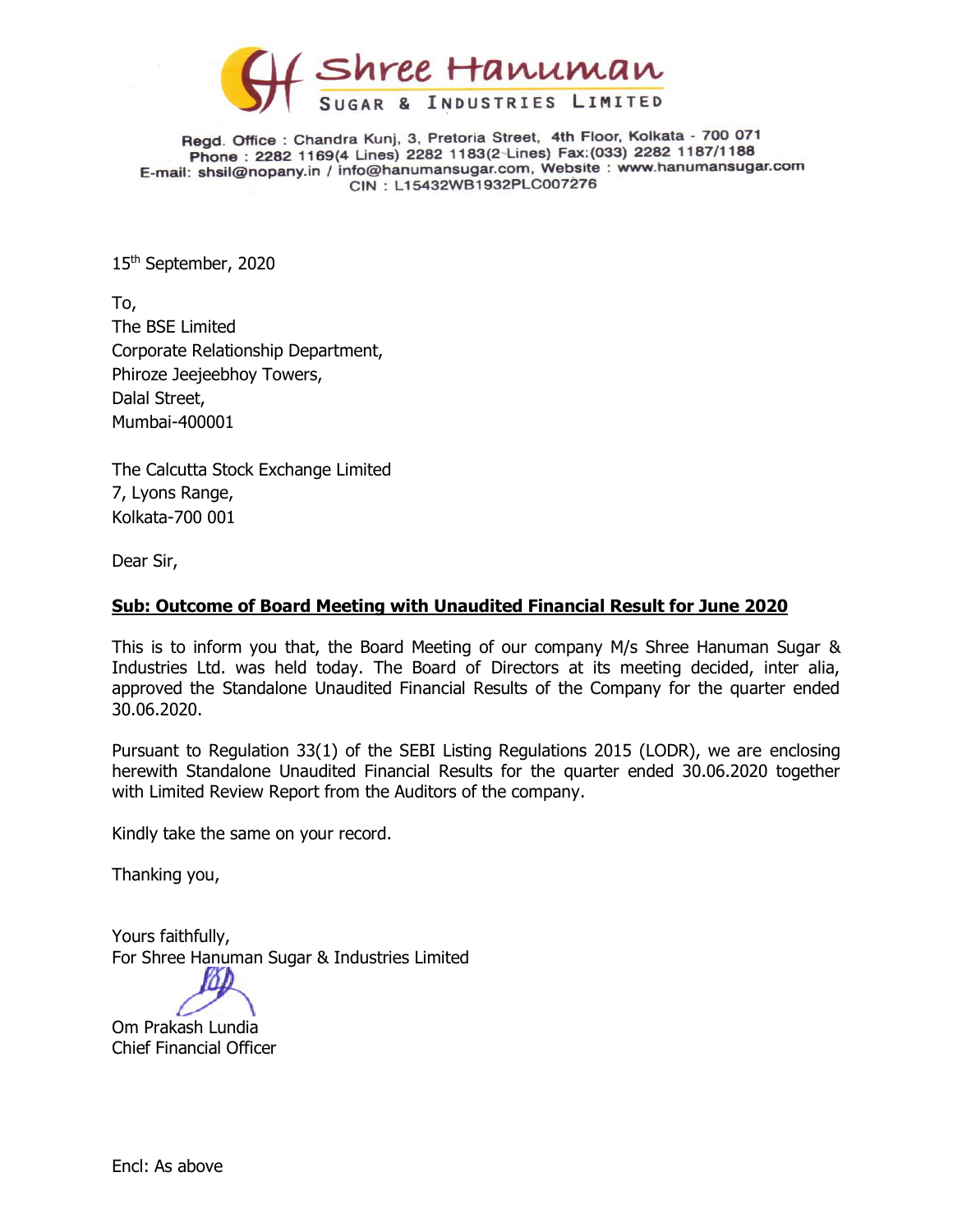Shree Hanuman

Regd. Office : Chandra Kunj, 3, Pretoria Street, 4th Floor, Kolkata - 700 071<br>Phone : 2282 1169(4 Lines) 2282 1183(2-Lines) Fax:(033) 2282 1187/1188<br>E-mail: shsil@nopany.in / info@hanumansugar.com, Website : www.hanumansug

| Unaudited Financial Results for the quarter ended 30th June, 2020 |                                                                                                                              |             |            |                       |                |  |
|-------------------------------------------------------------------|------------------------------------------------------------------------------------------------------------------------------|-------------|------------|-----------------------|----------------|--|
|                                                                   | <b>PART I</b>                                                                                                                |             |            |                       | Rs. in Lacs    |  |
|                                                                   |                                                                                                                              |             |            | <b>3 Months ended</b> |                |  |
|                                                                   |                                                                                                                              | 30.06.2020  | 31.03.2020 | 30.06.2019            | 31.03.2020     |  |
|                                                                   | (Refer Notes below)                                                                                                          | (Unaudited) | (Audited)  | (Unaudited)           | (Audited)      |  |
| 1                                                                 | <b>Income from Operations</b>                                                                                                |             |            |                       |                |  |
|                                                                   | a) Net Sales/Income from Operations                                                                                          |             | 150.00     |                       | 150.00         |  |
|                                                                   | b) Other Income                                                                                                              |             | 150.00     |                       | 4.28<br>154.28 |  |
| $\mathbf{2}$                                                      | Total Income $[1(a) + 1(b)]$<br><b>Expenses</b>                                                                              |             |            |                       |                |  |
|                                                                   | a) Cost of Materials Consumed                                                                                                |             |            |                       |                |  |
|                                                                   | b) Purchases of stock-in-trade                                                                                               |             |            |                       |                |  |
|                                                                   | c) Changes in Inventories of finished goods, work-in-progress and                                                            |             | 116.71     |                       | 116.71         |  |
|                                                                   | stock-in-trade                                                                                                               |             |            |                       |                |  |
|                                                                   | d) Employee benefits expenses                                                                                                | 6.53        | 7.07       | 24.01                 | 54.51          |  |
|                                                                   | e) Finance Costs                                                                                                             |             |            |                       |                |  |
|                                                                   | f) Depreciation and Amortisation Expense                                                                                     |             |            |                       |                |  |
|                                                                   | g) Other expenses                                                                                                            | 0.80        | 3.79       | 14.80                 | 38.18          |  |
|                                                                   | Total Expenses $[2(a) + 2(g)]$                                                                                               | 7.33        | 127.57     | 38.81                 | 209.40         |  |
| 3                                                                 | Profit/(Loss) before exceptional items and tax (1-2)                                                                         | (7.33)      | 22.43      | (38.81)               | (55.12)        |  |
| 4                                                                 | <b>Exceptional Item</b>                                                                                                      |             |            |                       |                |  |
| 5                                                                 | Profit/(Loss) before tax (3-4)                                                                                               | (7.33)      | 22.43      | (38.81)               | (55.12)        |  |
|                                                                   | Tax expense                                                                                                                  |             |            |                       |                |  |
|                                                                   | (a) Current Tax                                                                                                              |             |            |                       |                |  |
|                                                                   | (b) Deferred tax                                                                                                             |             |            |                       |                |  |
|                                                                   | Total tax expenses $[6(a) + 6(b)]$                                                                                           |             |            |                       |                |  |
| 7                                                                 | Net Profit/(Loss) for the period from continuing Operation (5-6)                                                             | (7.33)      | 22.43      | (38.81)               | (55.12)        |  |
| 8                                                                 | Profit/ (loss) from discontinued operations before tax                                                                       |             |            |                       |                |  |
| 9                                                                 | Tax expense of discontinued operations                                                                                       |             |            |                       |                |  |
| 10                                                                | Net profit /(loss) from discontinued operation after tax (8-9)                                                               |             |            |                       |                |  |
| 11                                                                | Total profit/(loss) for period (7+10)                                                                                        | (7.33)      | 22.43      | (38.81)               | (55.12)        |  |
|                                                                   | 12 Other comprehensive income net of taxes                                                                                   |             |            |                       |                |  |
|                                                                   | 13 Total Comprehensive Income for the period (11+12) (Comprising                                                             |             |            |                       |                |  |
|                                                                   | Profit/(Loss) and othe comprehensive income for the period)                                                                  |             |            |                       |                |  |
| 14                                                                | Paid-up equity share capital (Equity Shares of Rs. 10/- each)                                                                | 1,850.00    | 1,850.00   | 1,850.00              | 1,850.00       |  |
|                                                                   | <b>Reserves excluding Revaluation Reserves</b>                                                                               |             |            |                       | 6,256.52       |  |
| 15                                                                |                                                                                                                              |             |            |                       |                |  |
|                                                                   | 16. Earnings per share (before extraordinary items) (of Rs. 10/- each)                                                       |             |            |                       |                |  |
| j.                                                                | (a) Basic                                                                                                                    | (0.04)      | 0.12       | (0.21)                | (0.30)         |  |
|                                                                   | (b) Diluted                                                                                                                  | (0.04)      | 0.12       | (0.21)                | (0.30)         |  |
|                                                                   | 16. Earnings per share (after extraordinary items) (of Rs. 10/- each) (not                                                   |             |            |                       |                |  |
| ij.                                                               | (a) Basic<br>(b) Diluted                                                                                                     | (0.04)      | 0.12       | (0.21)                | (0.30)         |  |
|                                                                   |                                                                                                                              | (0.04)      | 0.12       | (0.21)                | (0.30)         |  |
|                                                                   | See accompanying note to the financial results                                                                               |             |            |                       |                |  |
|                                                                   | Not Applicable                                                                                                               |             |            |                       |                |  |
|                                                                   | Notes:                                                                                                                       |             |            |                       |                |  |
|                                                                   | 1 The above results have been reviewed by the audit committee and taken on record by the Board of Directors its meeting held |             |            |                       |                |  |
|                                                                   | on 15.09.2020                                                                                                                |             |            |                       |                |  |

2 The Company operates in two segment- sugar & construction. Hence segment reporting under IND AS - 108 is enclosed.

3 Sugar is a seasonal industry where crushing normally takes place during the period between November and April, while sales are distributed throughout the year. As such, the above quarterly results are not indicative of the likely results for the year.

4 Figure have been re-grouped/re-arranged wherever necessary.

**For Shree Hanuman Sugar & Industries Limited**

 $\sum_{\alpha}a_{\alpha}$ 

**Place: Kolkata Date: 15.09.2020**

**Director**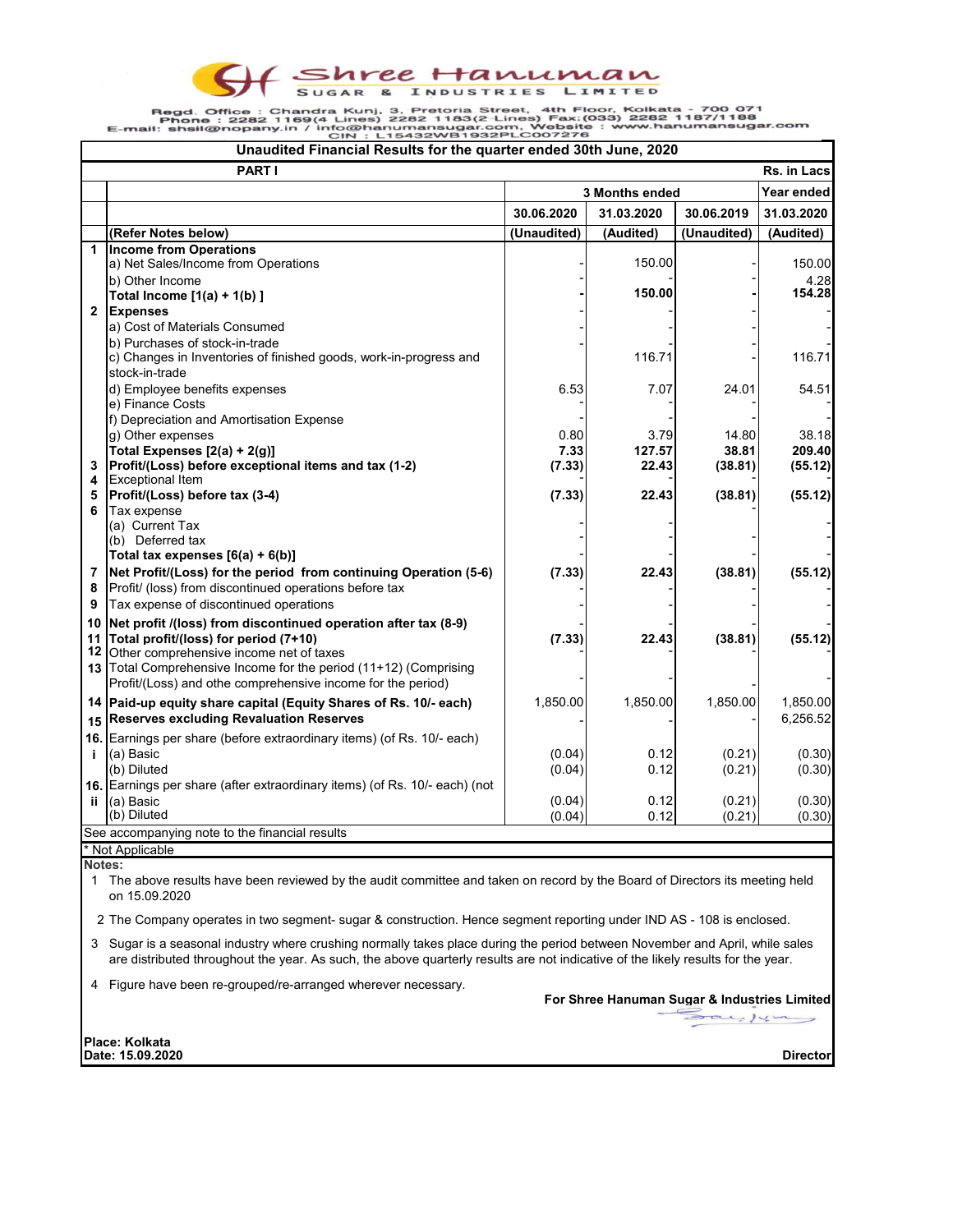F Shree Hanuman

Regd. Office: Chandra Kirel, 3, Pretoria Street, 4th Floor, Kolkata - 700 071<br>Phone: 2282 1169(4 Lines) 2282 1183(2 Lines) Fax:(033) 2282 1187/1188<br>E-mail: shsil@nopany.in / info@hanumansugar.com, Website: www.hanumansugar

C

| 30.06.2020<br>(Unaudited) | 3 Months ended<br>31.03.2020<br>(Audited)<br>150.00<br>150.00 | 30.06.2019<br>(Unaudited) | Year ended<br>31.03.2020<br>(Audited)                                                   |
|---------------------------|---------------------------------------------------------------|---------------------------|-----------------------------------------------------------------------------------------|
|                           |                                                               |                           |                                                                                         |
|                           |                                                               |                           |                                                                                         |
|                           |                                                               |                           | 150.00<br>4.28                                                                          |
|                           |                                                               |                           |                                                                                         |
|                           |                                                               |                           |                                                                                         |
|                           |                                                               |                           |                                                                                         |
|                           |                                                               |                           |                                                                                         |
|                           |                                                               |                           |                                                                                         |
|                           |                                                               |                           |                                                                                         |
|                           |                                                               |                           | 154.28                                                                                  |
|                           |                                                               |                           |                                                                                         |
|                           |                                                               |                           |                                                                                         |
|                           |                                                               |                           |                                                                                         |
|                           |                                                               |                           |                                                                                         |
|                           |                                                               |                           |                                                                                         |
|                           | 22.43                                                         |                           | (55.12)                                                                                 |
|                           |                                                               |                           |                                                                                         |
|                           |                                                               |                           |                                                                                         |
|                           |                                                               |                           |                                                                                         |
|                           |                                                               |                           |                                                                                         |
|                           |                                                               |                           |                                                                                         |
|                           | 22.43                                                         |                           | (55.12)                                                                                 |
|                           |                                                               |                           |                                                                                         |
|                           |                                                               |                           | (55.12)                                                                                 |
|                           |                                                               |                           |                                                                                         |
|                           |                                                               |                           |                                                                                         |
|                           |                                                               |                           |                                                                                         |
| 7,692.62                  | 7,699.95                                                      | 7,638.36                  | 7,699.95                                                                                |
|                           |                                                               |                           | 850.12                                                                                  |
| 8,542.74                  | 8,550.07                                                      | 8,605.19                  | 8,550.07                                                                                |
|                           |                                                               |                           |                                                                                         |
|                           | (7.33)<br>(7.33)<br>(7.33)<br>850.12                          | 22.43<br>850.12           | (38.81)<br>(38.81)<br>(38.81)<br>966.83<br>For Shree Hanuman Sugar & Industries Limited |

**Place: Kolkata Date: 15.09.2020** **Director**